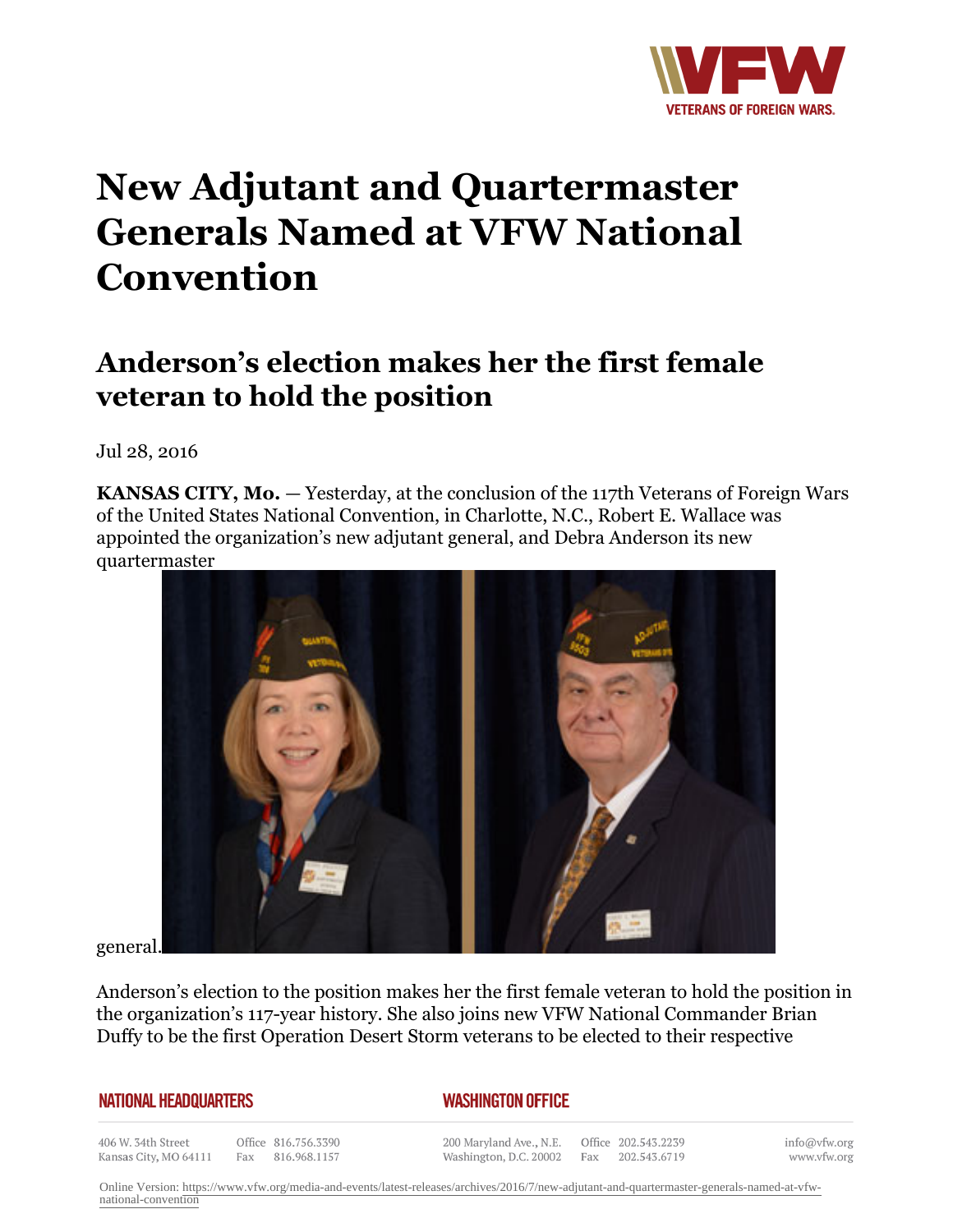positions.

Bob Wallace is also the executive director of the VFW Washington Office, a position he's held since 2001, and is responsible for the day-to-day operations of VFW activities in our nation's capital. He served as the deputy executive director of the VFW Washington Office from 1996-2001.

After a successful 24-year career in banking in his home state of New Jersey, Wallace joined the administration of former New Jersey Gov. Thomas H. Kean as deputy commissioner/administrator of veterans affairs. Immediately prior to joining the VFW staff, he served as executive director of the New Jersey State Employment and Training Commission. He has also served on a number of state and national committees to improve the quality of life of America's veterans, military personnel and their families.

Wallace served as a lance corporal with the 1st Battalion, 1st Marines, 1st Marine Division, in Vietnam from November 1967 to June 1968. He is a veteran of the Battle of Hue during the 1968 Tet Offensive, and received three Purple Heart medals for wounds sustained in Vietnam.

He joined the VFW while in Vietnam. In 1979, Wallace was the recipient of the VFW's Young Veteran of the Year award from both the national organization and the VFW Department of New Jersey. Wallace was the first Vietnam veteran, as well as the youngest veteran, to command the Department of New Jersey from 1980-81. He has served on a variety of state and national VFW committees, to include Legislative, Security, Budget and Finance. He also served on the National Council of Administration.

Wallace is a past VFW commander-in-chief, having served from August 1991 to August 1992. During his term of office, he focused on quality VA health care for veterans and worked for the fullest possible accounting of American Prisoners of War and Missing in Action from the Vietnam War. He continues to travel to Vietnam, Laos and Cambodia to meet with Southeast Asian leaders and to the Russian Federation to help resolve the POW/MIA issue.

He earned a Bachelor of Science degree from Rutgers University and a master's degree in business administration from Fairleigh Dickinson University. He is also a graduate of the School for Bank Administration at the University of Wisconsin. Bob is a Life member of VFW Post 9503 in Bayville, New Jersey.

Anderson held appointed positions as assistant quartermaster general and director of Human Resources and Investment Coordinator prior to her election to quartermaster general.